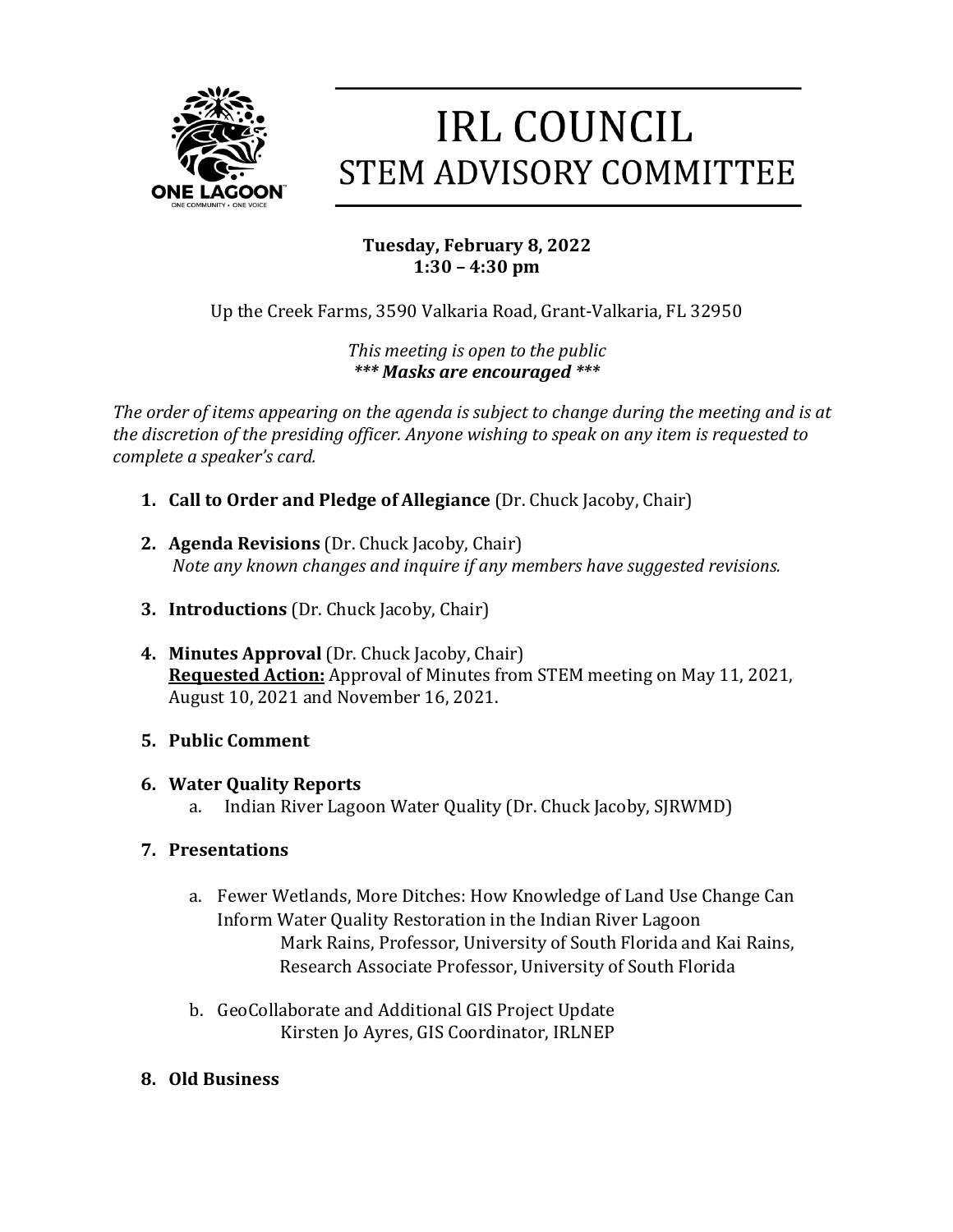a. CCMP Concurrence Documents (Duane De Freese) One Lagoon Habitat Restoration Plan and One Lagoon Monitoring Plan **Requested Action:** Peer review and comment on draft documents prior to submittal to EPA for concurrence.

### **9. New Business**

- a. Election of Officers (Duane De Freese) **Requested Action:** Elect Chair and Vice Chair for Calendar Year 2022 for the STEM Advisory Committee.
- b. Fiscal Year 2023 RFPs (Daniel Kolodny)

**Requested Action:** Motion to recommend that the IRL Council Board of Directors accept the IRLNEP Management Conference recommendations and approve the final ranked list of proposals; fund the top proposals contingent and consistent with available funds and budgetary authority; and authorize staff to negotiate and enter into contracts with those applicants.

- c. Fiscal Year EPA Workplan and IRLNEP Business Plan (Daniel Kolodny) **Requested Action:** Recommend that the IRL Council Board of Directors to authorize staff to finalize and submit the FY 2023 EPA Workplan and complete the IRLNEP Business Plan.
- d. Planning for Congressional Infrastructure Investment and Jobs Law (Duane De Freese) **Requested Action:** Discussion of procedures for identifying and funding eligible projects; recommend that the IRL Council Board of Directors authorize staff to develop and release a Request fo Proposal or Request for Qualifications as appropriate.
- e. Committee Quorum Update (Duane De Freese) **Requested Action:** Review and discuss potential options and recommend that the IRL Council Board of Directors direct staff to make policy changes as directed.

### **10. IRLNEP Staff Reports**

- a. IRL Project Update (Daniel Kolodny)
- b. Communications Report (Kathy Hill)
- c. Executive Director Report (Duane De Freese)

### 11. Final Comments (Committee, Staff, Public)

### 12. Adjourn

Next meeting: Tuesday, May 10, 2022